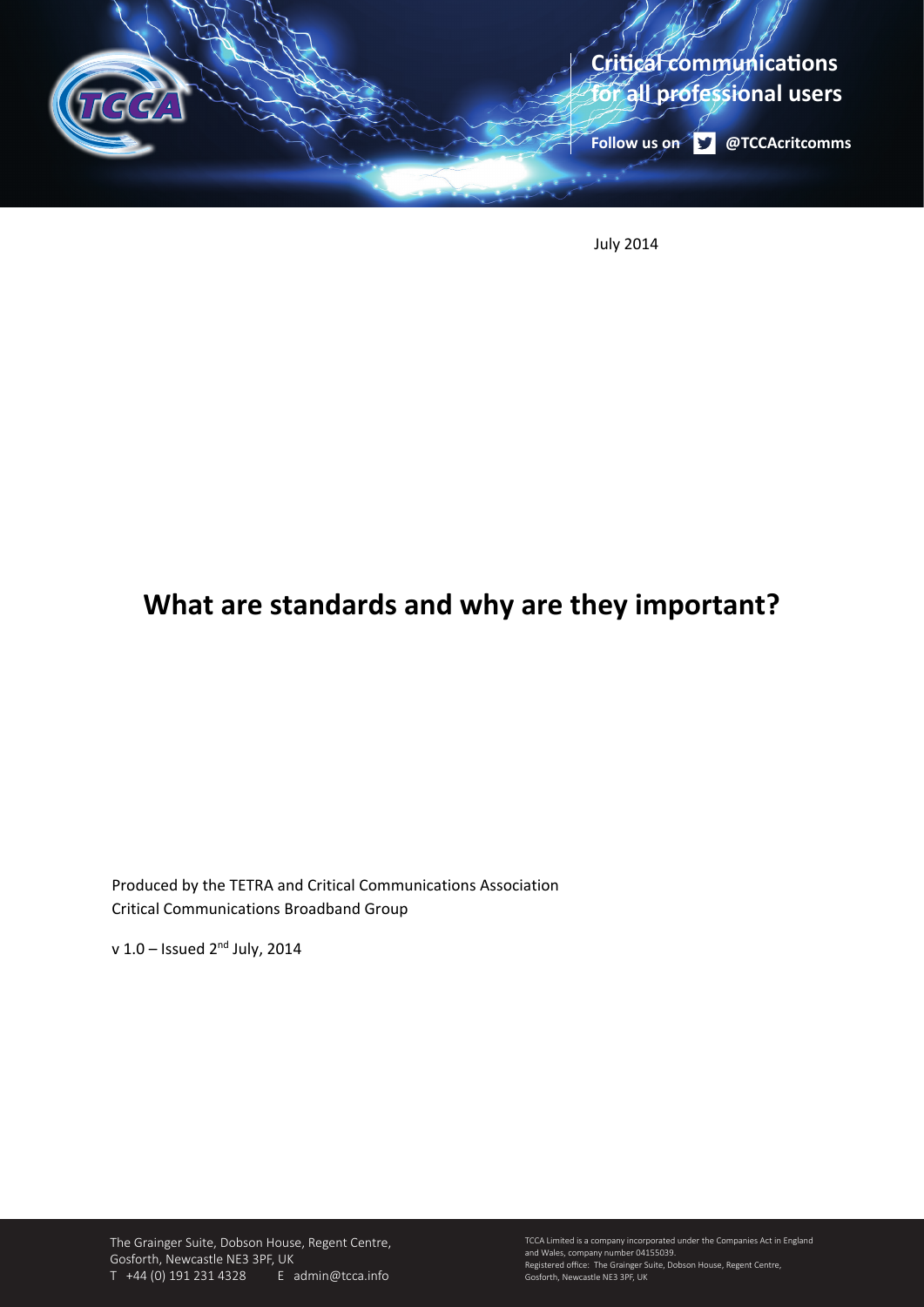# **Index**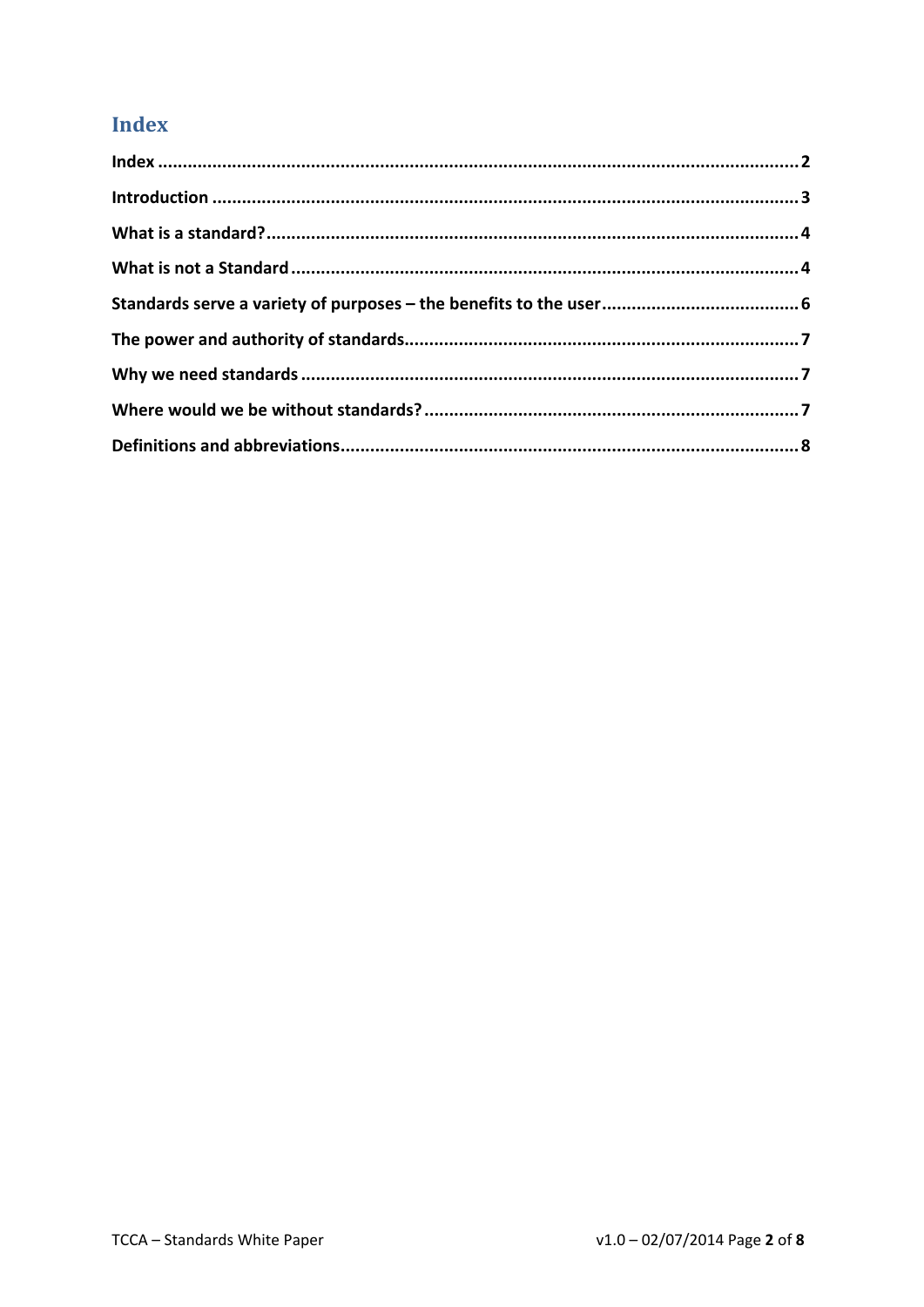### **Introduction**

There have been many examples throughout society where technology suppliers have developed their own proprietary hardware or software rather than following open standards or waiting for standards to be defined by industry. Today many governments around the world are in favour of new technology programmes that follow and adopt requisite well defined standards.

This paper discusses the importance of 'standards', their importance in the technology market place and the benefits to user organisations.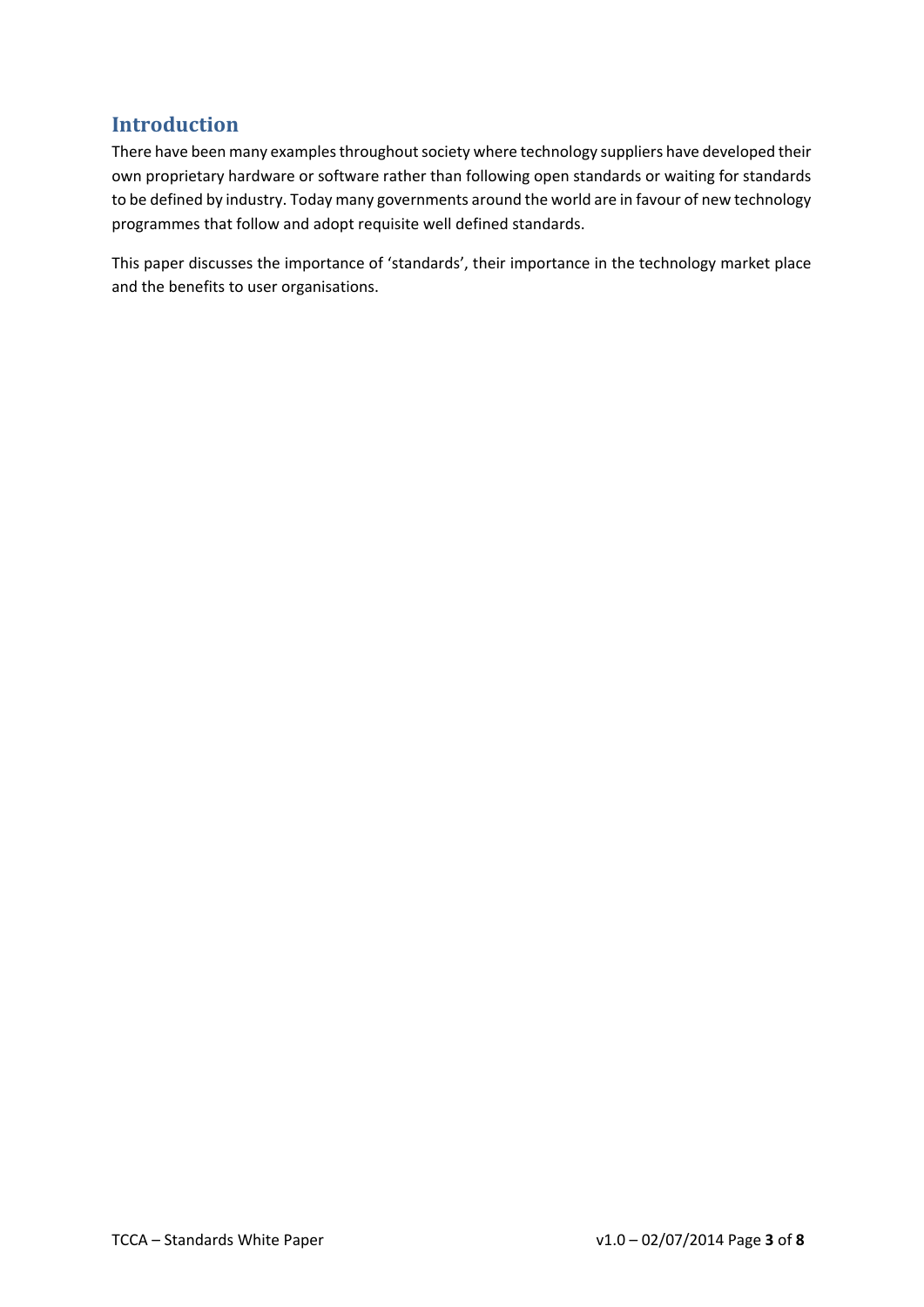#### **What is a standard?**

Standards exist to support all aspects of conformity assessment and to facilitate the implementation of integrated solutions, including compatibility or connectivity with other products, services and systems.

In its simplest term and as defined by the European Telecommunications Standards Institute (ETSI) a standard is a *"document, established by consensus and approved by a recognized body, that provides, for common and repeated use, rules, guidelines or characteristics for activities or their results, aimed at the achievement of the optimum degree of order in a given context"*.

A standard for a product is therefore any document that establishes provisions that have the effect of reducing unnecessary variety in the marketplace, and thereby enables economies of scale to occur, with a consequent reduction in the unit cost of production. In an efficient market system, these reduced costs are passed on along the supply chain to the eventual purchaser.

Typically, a product standard takes into account the latest state of the art and contains provisions that, if adhered to, result in a product that delivers what the purchaser might reasonably expect – in other words, fitness for purpose.

The implication of this is that product standards are inescapably linked to product quality and fitness for purpose, as well as to stable, well‐defined production processes.

The requirements of the global professional communications community for Mission Critical voice and data services are currently satisfied by a range of voice‐centric Private Mobile Radio (PMR) technologies including TETRA, , P25, and GSM‐R, all of which have been developed around agreed and open standards.

Good examples of the power of standardisation include the ETSI GSM™ and TETRA mobile communication technologies, as well and the GSM successors (3G, LTE, etc...). All are truly global phenomena, in which the Standards Development Organisation (SDO) ETSI has played a leading role. Although TETRA and GSM were originally envisaged as solutions just for Europe, these technologies have subsequently been deployed world‐wide. As a result, travellers today can communicate and use familiar services in every corner of the world – all thanks to standardisation.

#### **What is not a Standard**

Technologies that have been developed by a single company are called proprietary technologies. Such technologies typically can only be procured from that supplier. As a result, there is no competitive eco system that gives purchasers the comfort that they can obtain equipment from a variety of suppliers and safe in the knowledge that they will be compatible with each other.

It is possible for a proprietary technology to be offered to a Standards Defining Organisation to be translated into a standard. Only when an SDO has adopted that technology can it be classed as a standard.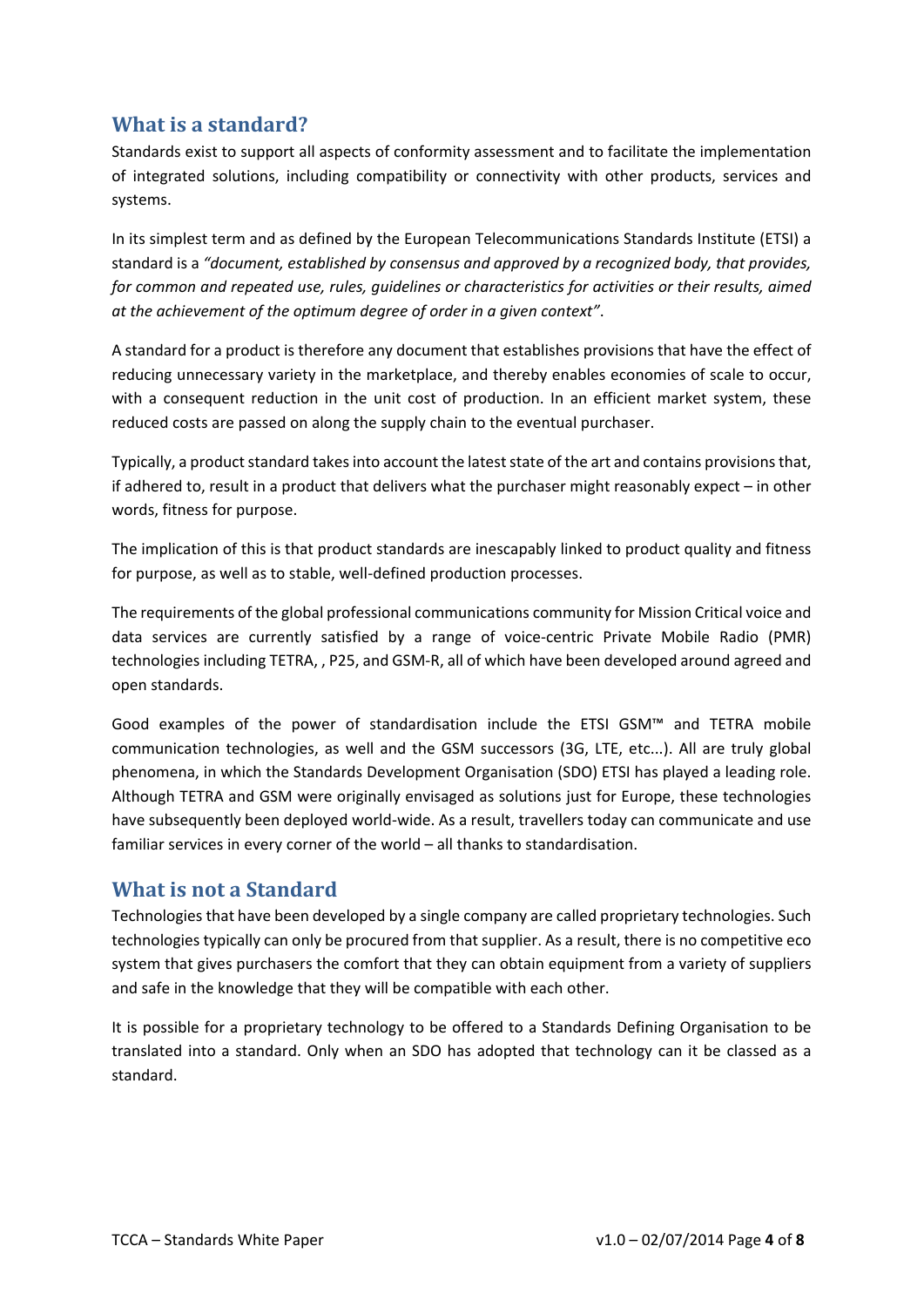Sometimes manufacturers offer to make the details of their technology open and available for others to copy and then claim that the technology is a standard. But such technologies have not undergone the rigorous evaluation of a Standards Development Organisation (SDO) and cannot therefore be classed as a standard.

Similarly, suppliers who create a technology whilst standards development is in progress sometimes describe their technology as a "pre‐standard". This is not a definition that is recognised by any SDO and is simply a marketing exercise. If a standard is not yet issued then any technology offered in advance of the standard must, by definition, be classed as proprietary. There is no guarantee that equipment purchased ahead of a standard will become compliant to that standard or is capable of being upgraded to that standard. Purchasers should be aware of the risks associated with purchasing equipment in advance of a recognised standard being issued.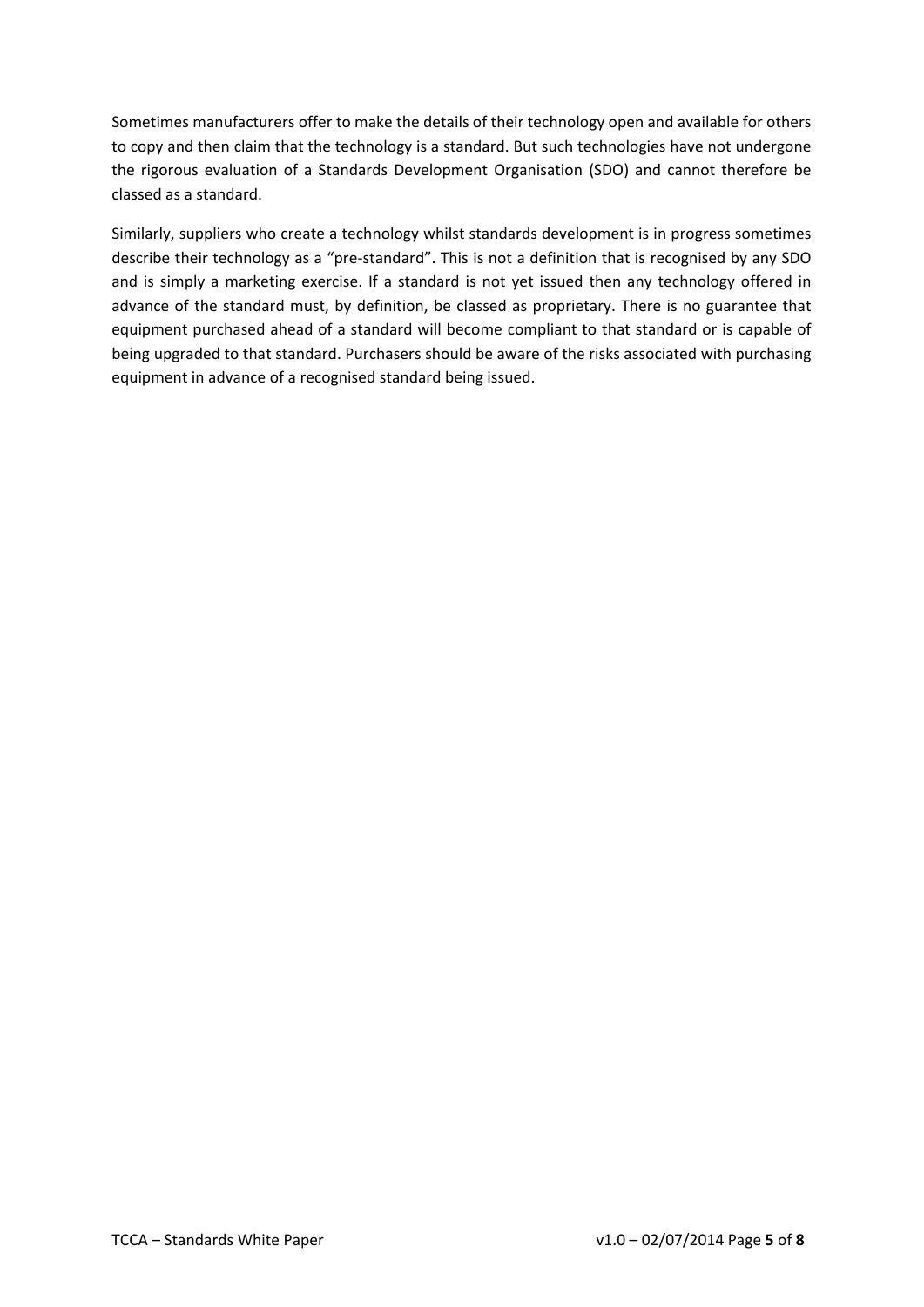#### **Standards serve a variety of purposes – the benefits to the user**

In the domain of Information and Communication Technologies (ICT), including TCCA's area of competence in the critical mobile communications sector, standards have special significance:

- **Interconnection and interoperability**. This is particularly important for open markets, where users can 'mix and match' equipment and services from different sources and suppliers, and where suppliers can benefit from, and pass on, economies of scale. The ability of networks and devices to work together relies on products and services complying with standards.
- **Regulations and legislation**. Standards are frequently referenced by regulators and legislators for protecting user and business interests, and in support of international policies.
- **Safety and reliability**. Adherence to standards helps ensure safety, reliability, fitness for purpose and environmental care. As a result, users perceive standardised products and services as more dependable – this in turn raises user confidence, increasing sales and the take‐up of new technologies.
- **Business benefits**. Standards provide a solid foundation upon which to develop new technologies and to enhance existing practices. Specifically they:
	- Open up market access and enable suppliers to compete on a level playing field;
	- Provide economies of scale and support sustainable cost;
	- Encourage innovation;
	- Increase awareness of technical developments and initiatives;
	- Enhance consumer choice by acting as a foundation for new features and options. Mass production based on standards provides a greater variety of accessible products to consumers.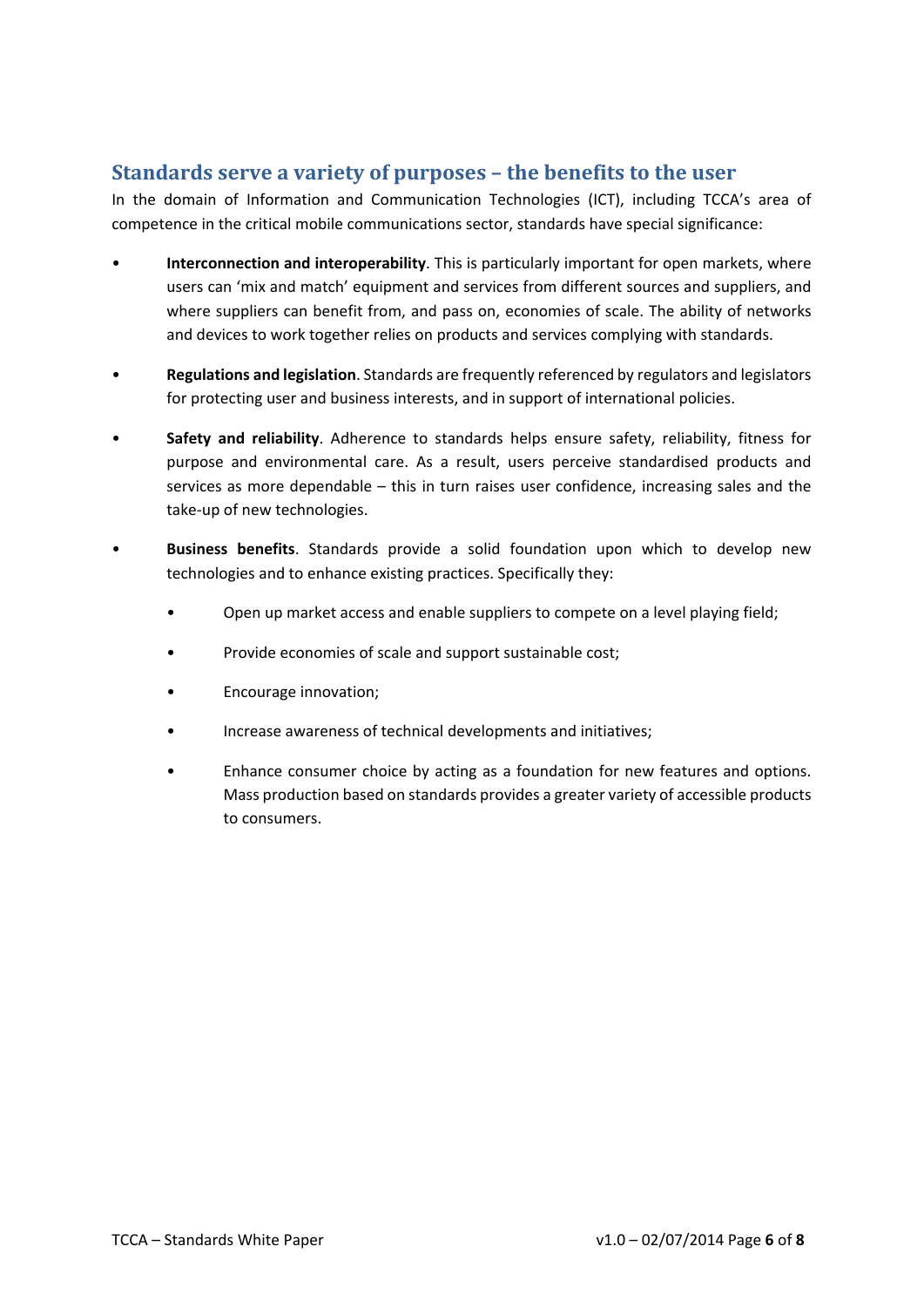# **The power and authority of standards**

Standards are produced for many different products and services, and may be created for company, national, regional or global application. They may be used on a voluntary basis, or made mandatory by company policy, national or international regulation, or by law.

For example in Europe there are three different categories of standard:

- International standard a standard adopted by an International Standardisation Body (ISB)
- European standard a standard adopted by a European standardisation body
- National standard a standard adopted by a national standardization body and made available to the public

The TCCA has a global focus and promotes the development and global adoption of international standards.

#### **Why we need standards**

We may not be aware of them, but we use standards every day, in all aspects of our daily lives  $-$  in communications, media, healthcare, food, transport, construction, furniture, energy, and so on.

Some standards have been around for hundreds or even thousands of years – weights and measures, for example. It is also thought that the railway Standard Gauge is derived from the grooves worn into the ground by Roman chariots and carts. Users of carriages and wagons in later centuries found that the ride was more comfortable if the wheels fitted into those grooves. Then, when the first railways adopted the available carriages and wagons, the track spacing was determined by their wheels. That spacing was thus 'standardised', saving all the additional cost and effort of devising a new 'standard'.'

Wi-Fi is a good example of the benefits of common standards. Travel anywhere in the world and you can log onto Wi‐Fi hotspots to access email, Internet and Social Media services. Imagine how inconvenient it would be if each country used a different technology. Industry benefits from such common standards too, with lower development costs and cheaper components. These benefits are passed to the consumer in lower equipment prices.

### **Where would we be without standards?**

Consider what the world would be like without standards:

- Products might not work as expected
- They may be of inferior quality
- They may be incompatible with other equipment in fact they may not even connect with them
- In extreme cases, non-standardised products may be dangerous
- Customers would be restricted to one manufacturer or supplier
- Manufacturers would be obliged to invent their own individual solutions to even the simplest needs, with limited opportunity to compete with others in a wider market